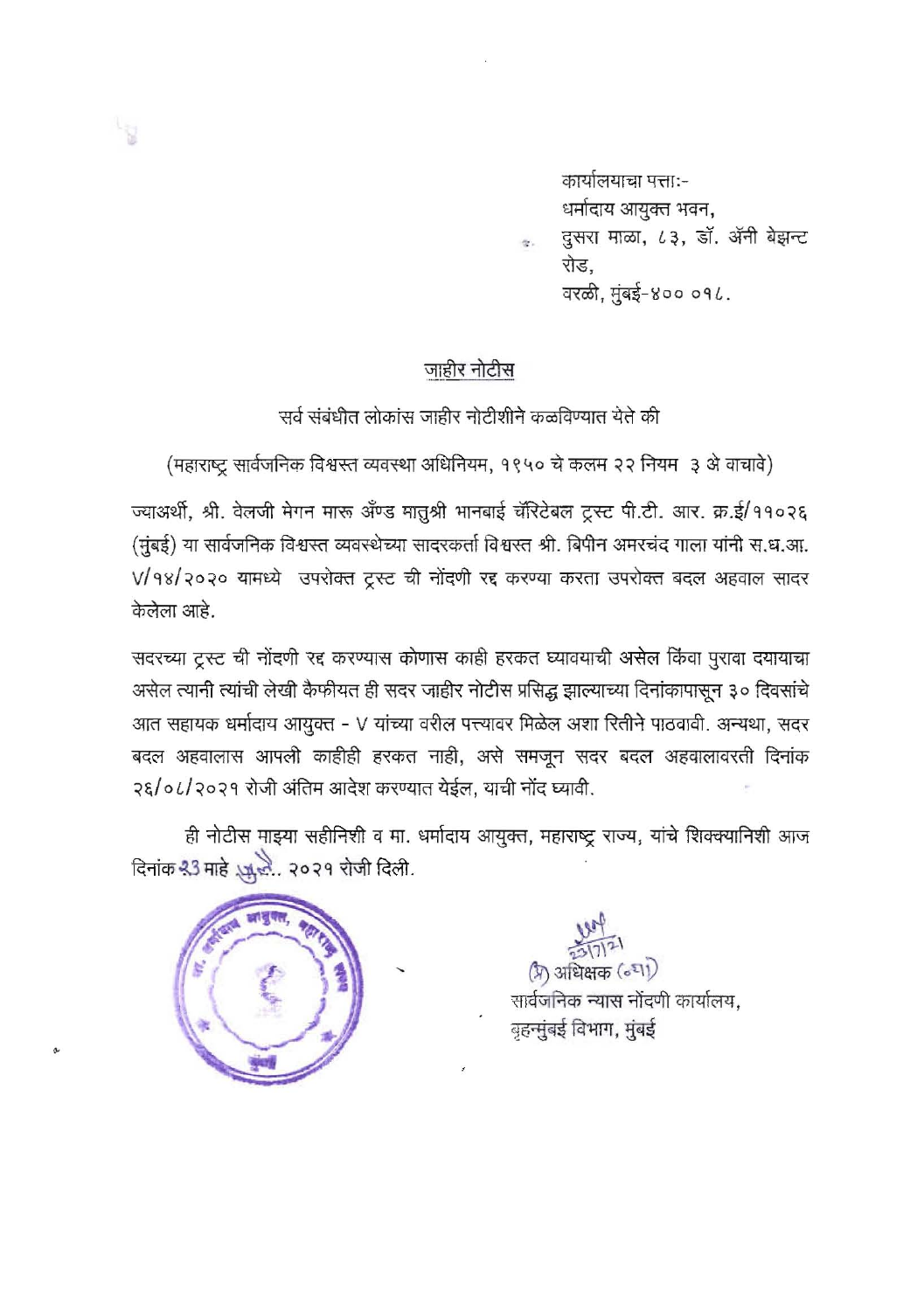A-clerk file no-579/gars  $19.112010$ PTR No. E/11026(Mumbai) THE BOMBAY PUBLIC TRUSTS ACT, 1950 SCHEDULE - III  $Vide$  Rule 13 $(1)$ Acc 14/2 8238 recorded in the Register of the Public Trust Name of the Public Trust: SHRI VELJI MEGAN MARU AND Fulgler MATUSHRI BHANBAI CHARITABLE TRUST Registration No. PTR No. E/11026(Mumbai)  $AC(\sqrt{14}/2020)$ 

| $\Lambda$ | Nature of Change           | Reason for Change                                                     | Remarks if any                                                         |
|-----------|----------------------------|-----------------------------------------------------------------------|------------------------------------------------------------------------|
|           | Deregistration of<br>Trust | Trust has insufficient<br>fund for further<br>activities of the Trust | Following documents attached<br>herewith:-                             |
|           |                            |                                                                       | i) The copy of Agenda notice Dt.<br>25/02/2019                         |
|           |                            |                                                                       | (i) The copy of Minutes of<br>meeting and Resolution Dt.<br>01/03/2019 |
|           |                            |                                                                       | iii) The copy of attendance sheet<br>Dt. 01/03/2019                    |
|           |                            |                                                                       | iv) The copy of Agenda notice<br>D.t25/11/2019                         |
|           |                            |                                                                       | v) The copy of Minutes of<br>meeting and Resolution Dt.<br>01/12/2019  |
|           | ste a land der kongeration |                                                                       | vi)The copy of altendance sheet<br>Dt.01/12/2019                       |
|           |                            |                                                                       | vii) Affidavil of Evidence                                             |
|           |                            |                                                                       | viii) Copy of Trust Deed                                               |
|           |                            |                                                                       | ix) The Copy of Schedule-I                                             |
|           |                            |                                                                       | x) The copy of Balance Sheet as<br>on 25/02/2020                       |
|           |                            |                                                                       |                                                                        |
|           |                            |                                                                       |                                                                        |

Date: 4 / 03 / 2020

 $AgdL$  $\sqrt{1-2}$ 

 $\frac{1}{115.22(A)(3)}$ 

Shri Bipin Amarchand Gala Signature and address of the Reporting Trustee

M. No. 9867245256

9768932969

Kirti\_nasdo @yothoo.com